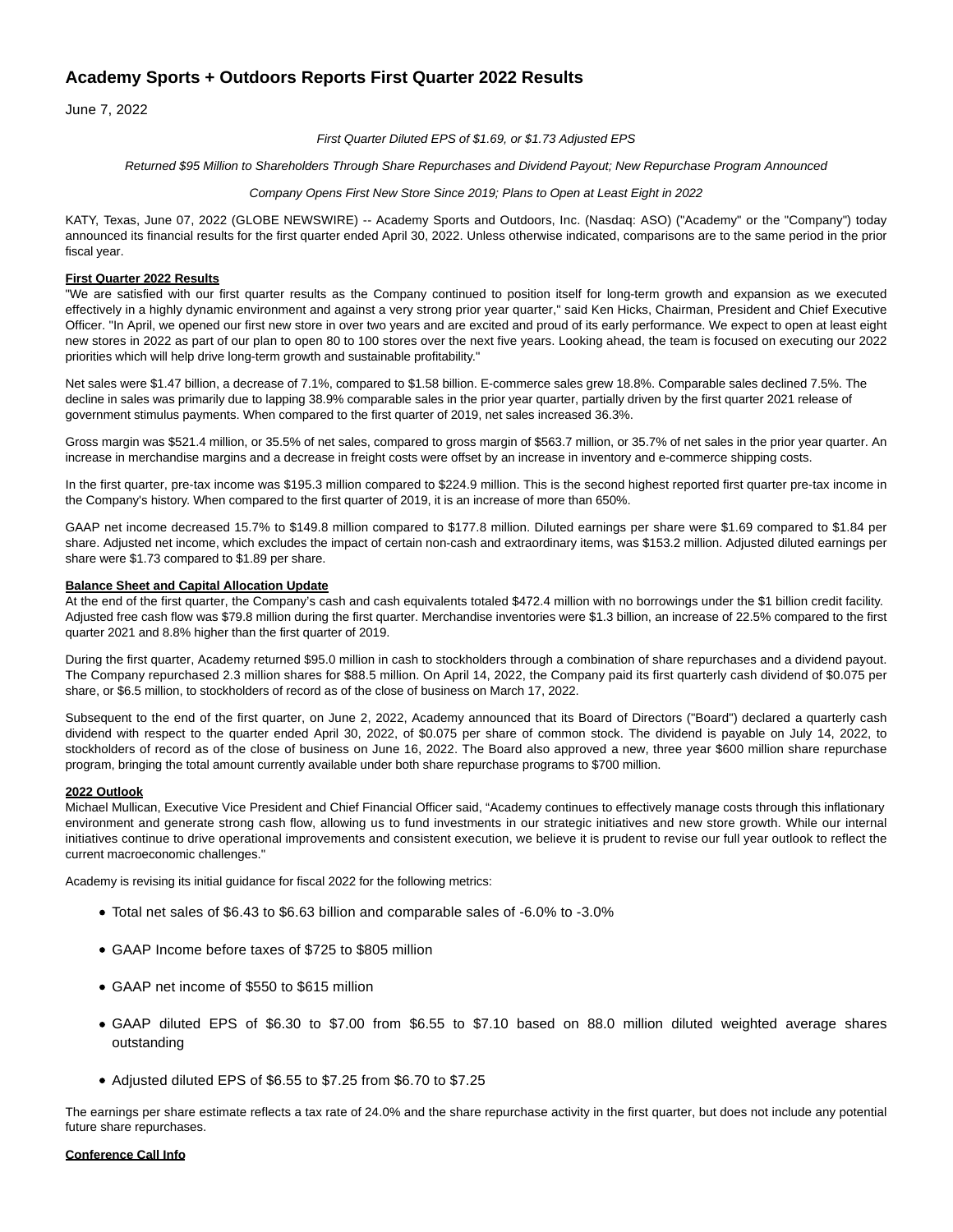Academy will host a conference call today at 10:00 a.m. Eastern Time to discuss its financial results. Listeners may access the call by dialing 1-877-407-3982 (U.S.) or 1-201-493-6780 (International). The passcode is 13730017. A webcast of the call can be accessed at [investors.academy.com.](https://www.globenewswire.com/Tracker?data=UEdWvT_lOoZalhNAJqb99x6AvZdeCZIMxDwr0tCEVOjF70avId2LqlP_Eu_t-88xFPw2kKlLrG46PlDH1FNpByrbauOlFnF__WjgoNgpF0Q=)

A telephonic replay of the conference call will be available for approximately 30 days, by dialing 1-844-512-2921 (U.S.) or 1-412-317-6671 (International) and entering passcode 13730017. An archive of the webcast will be available at [investors.academy.com f](https://www.globenewswire.com/Tracker?data=UEdWvT_lOoZalhNAJqb99x6AvZdeCZIMxDwr0tCEVOgG4Yc3FoO-mNhpTTT63PEsFqogLj8W1-p8vy-d-WyPs7Vsd-13sgWJJZMFUmgyqVQ=)or 30 days.

#### **About Academy Sports + Outdoors**

Academy is a leading full-line sporting goods and outdoor recreation retailer in the United States. Originally founded in 1938 as a family business in Texas, Academy has grown to 260 stores across 16 states. Academy's mission is to provide "Fun for All" and Academy fulfills this mission with a localized merchandising strategy and value proposition that strongly connects with a broad range of consumers. Academy's product assortment focuses on key categories of outdoor, apparel, footwear and sports & recreation through both leading national brands and a portfolio of private label brands.

#### **Non-GAAP Measures**

Adjusted EBITDA, Adjusted EBIT, Adjusted Net Income and Adjusted Free Cash Flow have been presented in this press release as supplemental measures of financial performance that are not required by, or presented in accordance with, generally accepted accounting principles ("GAAP"). These non-GAAP measures have limitations as analytical tools. For information on these limitations, as well as information on why management believes these non-GAAP measures are useful, please see our Quarterly Report for the thirteen weeks ended April 30, 2022 (the "Quarterly Report"), as such limitations and information may be updated from time to time in our periodic filings with the Securities and Exchange commission (the "SEC"), which are accessible on the SEC's website a[t www.sec.gov.](https://www.globenewswire.com/Tracker?data=66MQ5cNKBFoN8mmB_QHY9PGB6Ij05x6aJCWI-GBOUGFzqrQ98pAzJliuFyD5W-RNRPMSOEppJGeFX6vhEJZAqg==)

We compensate for these limitations by primarily relying on our GAAP results in addition to using these non-GAAP measures supplementally.

See "Reconciliations of Non-GAAP to GAAP Financial Measures" below for reconciliations of non-GAAP financial measures used in this press release to their most directly comparable GAAP financial measures.

#### **Forward Looking Statements**

This press release contains forward-looking statements within the meaning of Section 27A of the Securities Act of 1933, as amended, and Section 21E of the Securities Exchange Act of 1934, as amended. These forward-looking statements are based on Academy's current expectations and are not guarantees of future performance. You can identify these forward-looking statements by the use of words such as "outlook," "guidance," "believes," "expects," "potential," "continues," "may," "will," "should," "could," "seeks," "projects," "predicts," "intends," "plans," "estimates," "anticipates" or the negative version of these words or other comparable words. The forward-looking statements include, among other things, statements regarding the payment of the dividend and declaration of future dividends, including the timing and amount thereof, the Company's expectations regarding its future performance, and the Company's future financial condition to support future dividend growth and are subject to various risks, uncertainties, assumptions, or changes in circumstances that are difficult to predict or quantify. Actual results may differ materially from these expectations due to changes in global, regional, or local economic, business, competitive, market, regulatory and other factors, many of which are beyond Academy's control. Important factors that could cause actual results to differ materially from those in the forward-looking statements are set forth in Academy's filings with the U.S. Securities and Exchange Commission (the "SEC"), including the Company's Annual Report on Form 10-K, under the caption "Risk Factors," as may be updated from time to time in our periodic filings with the SEC. Any forward-looking statement in this press release speaks only as of the date of this release. Academy undertakes no obligation to publicly update or review any forward-looking statement, whether as a result of new information, future developments or otherwise, except as may be required by any applicable securities laws.

| <b>Investor Contact</b> | <b>Media Contact</b>       |
|-------------------------|----------------------------|
| Matt Hodges             | Elise Hasbrook             |
| VP, Investor Relations  | VP. Communications         |
| 281-646-5362            | 281-944-6041               |
| matt.hodges@academy.com | elise.hasbrook@academy.com |

### **ACADEMY SPORTS AND OUTDOORS, INC. CONSOLIDATED STATEMENTS OF INCOME (Unaudited)**

**(Amounts in thousands, except per share data)**

**Thirteen Weeks Ended**

|                                     | Thirteen Weeks Ended |                |                                       |   |             |                                       |
|-------------------------------------|----------------------|----------------|---------------------------------------|---|-------------|---------------------------------------|
|                                     |                      | April 30, 2022 | Percentage of<br>Sales <sup>(1)</sup> |   | May 1, 2021 | Percentage of<br>Sales <sup>(1)</sup> |
| Net sales                           | \$                   | 1,467,730      | 100.0% \$                             |   | 1,580,333   | 100.0%                                |
| Cost of goods sold                  |                      | 946,306        | 64.5%                                 |   | 1,016,632   | 64.3%                                 |
| Gross margin                        |                      | 521,424        | 35.5%                                 |   | 563,701     | 35.7%                                 |
| Selling, general and administrative |                      |                |                                       |   |             |                                       |
| expenses                            |                      | 315,931        | 21.5%                                 |   | 324,627     | 20.5%                                 |
| Operating income                    |                      | 205,493        | 14.0%                                 |   | 239.074     | 15.1%                                 |
| Interest expense, net               |                      | 10,920         | 0.7%                                  |   | 14,549      | 0.9%                                  |
| Other (income), net                 |                      | (697)          | 0.0%                                  |   | (397)       | 0.0%                                  |
| Income before income taxes          |                      | 195,270        | 13.3%                                 |   | 224,922     | 14.2%                                 |
| Income tax expense                  |                      | 45,464         | 3.1%                                  |   | 47,126      | 3.0%                                  |
| Net income                          |                      | 149.806        | 10.2%                                 | ъ | 177,796     | 11.3%                                 |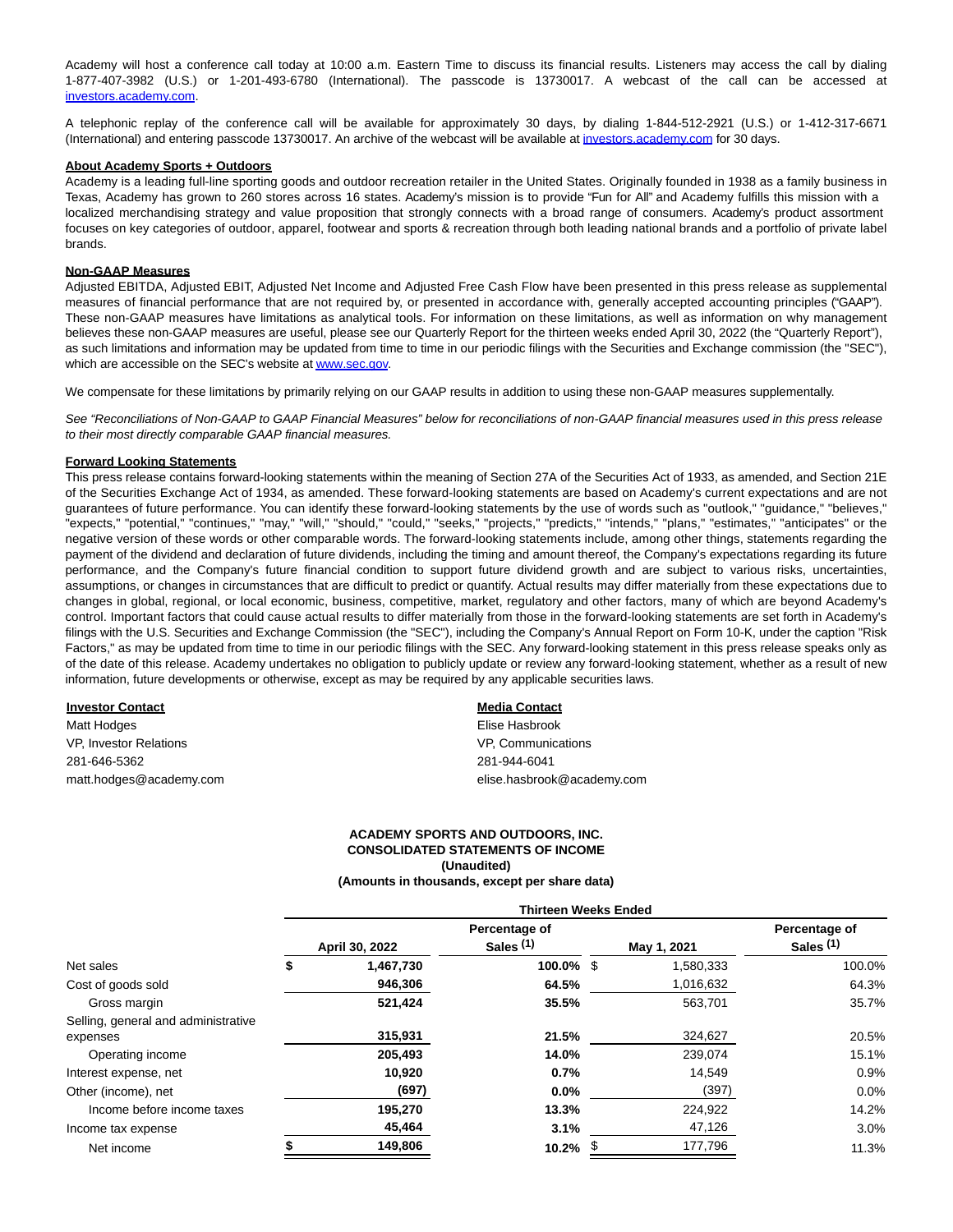| Earnings Per Common Share:     |    |        |            |
|--------------------------------|----|--------|------------|
| Basic                          | \$ | 1.73   | \$<br>1.93 |
| <b>Diluted</b>                 | S  | 1.69   | \$<br>1.84 |
| Weighted Average Common Shares |    |        |            |
| Outstanding:                   |    |        |            |
| Basic                          |    | 86,658 | 92,088     |
| <b>Diluted</b>                 |    | 88,614 | 96,472     |

(1) Column may not add due to rounding

# **ACADEMY SPORTS AND OUTDOORS, INC. CONSOLIDATED BALANCE SHEETS (Unaudited) (Dollar amounts in thousands, except per share data)**

|                                                                                                                                                                                       | April 30, 2022   | <b>January 29, 2022</b> | May 1, 2021 |
|---------------------------------------------------------------------------------------------------------------------------------------------------------------------------------------|------------------|-------------------------|-------------|
| <b>ASSETS</b>                                                                                                                                                                         |                  |                         |             |
| <b>CURRENT ASSETS:</b>                                                                                                                                                                |                  |                         |             |
| Cash and cash equivalents                                                                                                                                                             | \$<br>472,395 \$ | 485,998 \$              | 593,288     |
| Accounts receivable - less allowance for doubtful accounts of                                                                                                                         |                  |                         |             |
| \$808, \$732 and \$1,450, respectively                                                                                                                                                | 12,666           | 19,718                  | 10,831      |
| Merchandise inventories, net                                                                                                                                                          | 1,323,886        | 1,171,808               | 1,080,804   |
| Prepaid expenses and other current assets                                                                                                                                             | 39,578           | 36,460                  | 30,369      |
| Assets held for sale                                                                                                                                                                  | 1,763            | 1,763                   | 1,763       |
| <b>Total current assets</b>                                                                                                                                                           | 1,850,288        | 1,715,747               | 1,717,055   |
| <b>PROPERTY AND EQUIPMENT, NET</b>                                                                                                                                                    | 339,529          | 345,836                 | 366,005     |
| <b>RIGHT-OF-USE ASSETS</b>                                                                                                                                                            | 1,085,805        | 1,079,546               | 1,127,645   |
| <b>TRADE NAME</b>                                                                                                                                                                     | 577,246          | 577,215                 | 577,000     |
| <b>GOODWILL</b>                                                                                                                                                                       | 861,920          | 861,920                 | 861,920     |
| OTHER NONCURRENT ASSETS                                                                                                                                                               | 4,368            | 4,676                   | 7,685       |
| <b>Total assets</b>                                                                                                                                                                   | \$<br>4,719,156  | \$<br>4,584,940 \$      | 4,657,310   |
| <b>LIABILITIES AND STOCKHOLDERS' EQUITY</b>                                                                                                                                           |                  |                         |             |
| <b>CURRENT LIABILITIES:</b>                                                                                                                                                           |                  |                         |             |
| Accounts payable                                                                                                                                                                      | \$<br>825,456 \$ | 737,826                 | 864,966     |
| Accrued expenses and other current liabilities                                                                                                                                        | 274,399          | 303,207                 | 287,592     |
| <b>Current lease liabilities</b>                                                                                                                                                      | 85,719           | 83,077                  | 82,676      |
| Current maturities of long-term debt                                                                                                                                                  | 3,000            | 3,000                   | 4,000       |
| <b>Total current liabilities</b>                                                                                                                                                      | 1,188,574        | 1,127,110               | 1,239,234   |
|                                                                                                                                                                                       |                  |                         |             |
| <b>LONG-TERM DEBT, NET</b>                                                                                                                                                            | 683,325          | 683,585                 | 781,035     |
| <b>LONG-TERM LEASE LIABILITIES</b>                                                                                                                                                    | 1,081,871        | 1,077,667               | 1,132,196   |
| DEFERRED TAX LIABILITIES, NET                                                                                                                                                         | 224,366          | 217,212                 | 164,038     |
| <b>OTHER LONG-TERM LIABILITIES</b>                                                                                                                                                    | 12,512           | 12,420                  | 26,932      |
| <b>Total liabilities</b>                                                                                                                                                              | 3,190,648        | 3,117,994               | 3,343,435   |
| <b>COMMITMENTS AND CONTINGENCIES</b>                                                                                                                                                  |                  |                         |             |
| <b>STOCKHOLDERS' EQUITY:</b>                                                                                                                                                          |                  |                         |             |
| Preferred stock, \$0.01 par value, authorized 50,000,000 shares;<br>none issued and outstanding                                                                                       |                  |                         |             |
| Common stock, \$0.01 par value, authorized 300,000,000<br>shares; 85,071,234; 87,079,394; and 93,887,109 issued and<br>outstanding as of April 30, 2022, January 29, 2022, and May 1, |                  |                         |             |
| 2021, respectively.                                                                                                                                                                   | 850              | 870                     | 939         |
| Additional paid-in capital                                                                                                                                                            | 199,559          | 198,016                 | 150,370     |
| Retained earnings                                                                                                                                                                     | 1,328,099        | 1,268,060               | 1,164,964   |
| Accumulated other comprehensive loss                                                                                                                                                  |                  |                         | (2,398)     |
| Stockholders' equity                                                                                                                                                                  | 1,528,508        | 1,466,946               | 1,313,875   |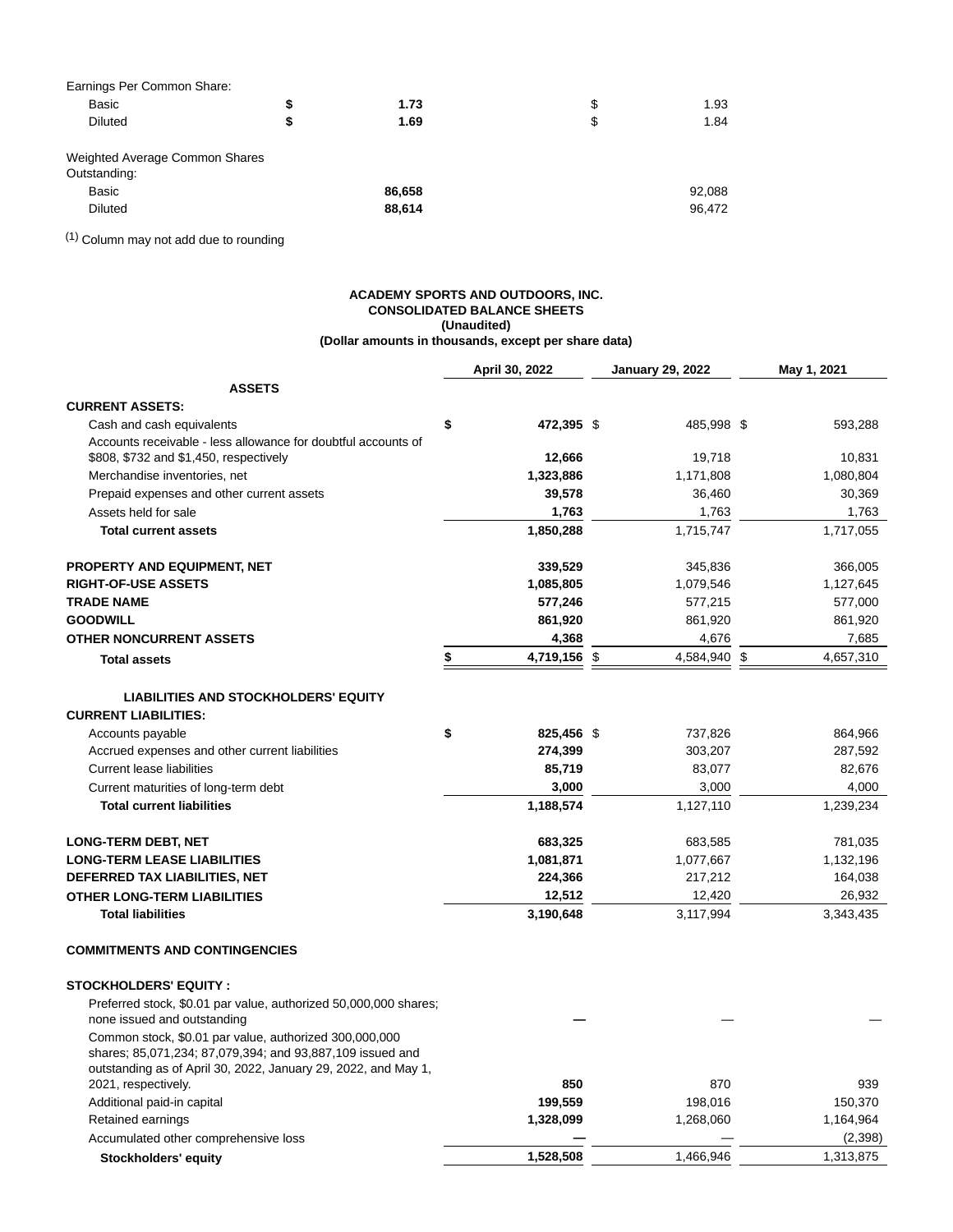# **ACADEMY SPORTS AND OUTDOORS, INC. CONSOLIDATED STATEMENTS OF CASH FLOWS (Unaudited) (Amounts in thousands)**

|                                                                                   | <b>Thirteen Weeks Ended</b> |                |    |             |
|-----------------------------------------------------------------------------------|-----------------------------|----------------|----|-------------|
|                                                                                   |                             | April 30, 2022 |    | May 1, 2021 |
| CASH FLOWS FROM OPERATING ACTIVITIES:                                             |                             |                |    |             |
| Net income                                                                        | \$                          | 149.806        | \$ | 177,796     |
| Adjustments to reconcile net income to net cash provided by operating activities: |                             |                |    |             |
| Depreciation and amortization                                                     |                             | 25,578         |    | 25,298      |
| Non-cash lease expense                                                            |                             | 586            |    | 500         |
| Equity compensation                                                               |                             | 3,499          |    | 5,874       |
| Amortization of terminated interest rate swaps, deferred loan and other costs     |                             | 777            |    | 2,030       |
| Deferred income taxes                                                             |                             | 7,154          |    | 25,064      |
| Changes in assets and liabilities:                                                |                             |                |    |             |
| Accounts receivable, net                                                          |                             | 7,052          |    | 6,474       |
| Merchandise inventories, net                                                      |                             | (152,078)      |    | (90, 769)   |
| Prepaid expenses and other current assets                                         |                             | (3, 118)       |    | (2,055)     |
| Other noncurrent assets                                                           |                             | 23             |    | 612         |
| Accounts payable                                                                  |                             | 85,640         |    | 77,326      |
| Accrued expenses and other current liabilities                                    |                             | (66, 475)      |    | (29,039)    |
| Income taxes payable                                                              |                             | 38,561         |    | 21,357      |
| Other long-term liabilities                                                       |                             | 92             |    | (1,240)     |
| Net cash provided by operating activities                                         |                             | 97,097         |    | 219,228     |
| CASH FLOWS FROM INVESTING ACTIVITIES:                                             |                             |                |    |             |
| Capital expenditures                                                              |                             | (17, 280)      |    | (16, 808)   |
| Purchases of intangible assets                                                    |                             | (32)           |    |             |
| Net cash used in investing activities                                             |                             | (17, 312)      |    | (16, 808)   |
| CASH FLOWS FROM FINANCING ACTIVITIES:                                             |                             |                |    |             |
| Repayment of Term Loan                                                            |                             | (750)          |    | (1,000)     |
| Share-Based Award Payments                                                        |                             |                |    | (2,993)     |
| Proceeds from exercise of stock options                                           |                             | 3,294          |    | 17,257      |
| Taxes paid related to net share settlement of equity awards                       |                             | (895)          |    |             |
| Repurchase of common stock for retirement                                         |                             | (88, 501)      |    |             |
| Dividends paid                                                                    |                             | (6, 536)       |    |             |
| Net cash provided by (used in) financing activities                               |                             | (93, 388)      |    | 13,264      |
| NET INCREASE (DECREASE) IN CASH AND CASH EQUIVALENTS                              |                             | (13,603)       |    | 215,684     |
| CASH AND CASH EQUIVALENTS AT BEGINNING OF PERIOD                                  |                             | 485,998        |    | 377,604     |
| CASH AND CASH EQUIVALENTS AT END OF PERIOD                                        | \$                          | 472,395        | \$ | 593,288     |

# **ACADEMY SPORTS AND OUTDOORS, INC. RECONCILIATIONS OF NON-GAAP TO GAAP FINANCIAL MEASURES (Unaudited) (Dollar amounts in thousands)**

# **Adjusted EBITDA and Adjusted EBIT**

We define "Adjusted EBITDA" as net income (loss) before interest expense, net, income tax expense and depreciation, amortization, and impairment, further adjusted to exclude consulting fees, private equity sponsor monitoring fees, equity compensation expense, (gain) loss on early retirement of debt, net, severance and executive transition costs, costs related to the COVID-19 pandemic, pre-opening expenses and other adjustments. We define "Adjusted EBIT" as net income (loss) before interest expense, net, and income tax expense, further adjusted to exclude consulting fees, private equity sponsor monitoring fees, equity compensation expense, (gain) loss on early retirement of debt, net, severance and executive transition costs, costs related to the COVID-19 pandemic, pre-opening expenses and other adjustments. We describe these adjustments reconciling net income (loss) to Adjusted EBITDA and Adjusted EBIT in the following table.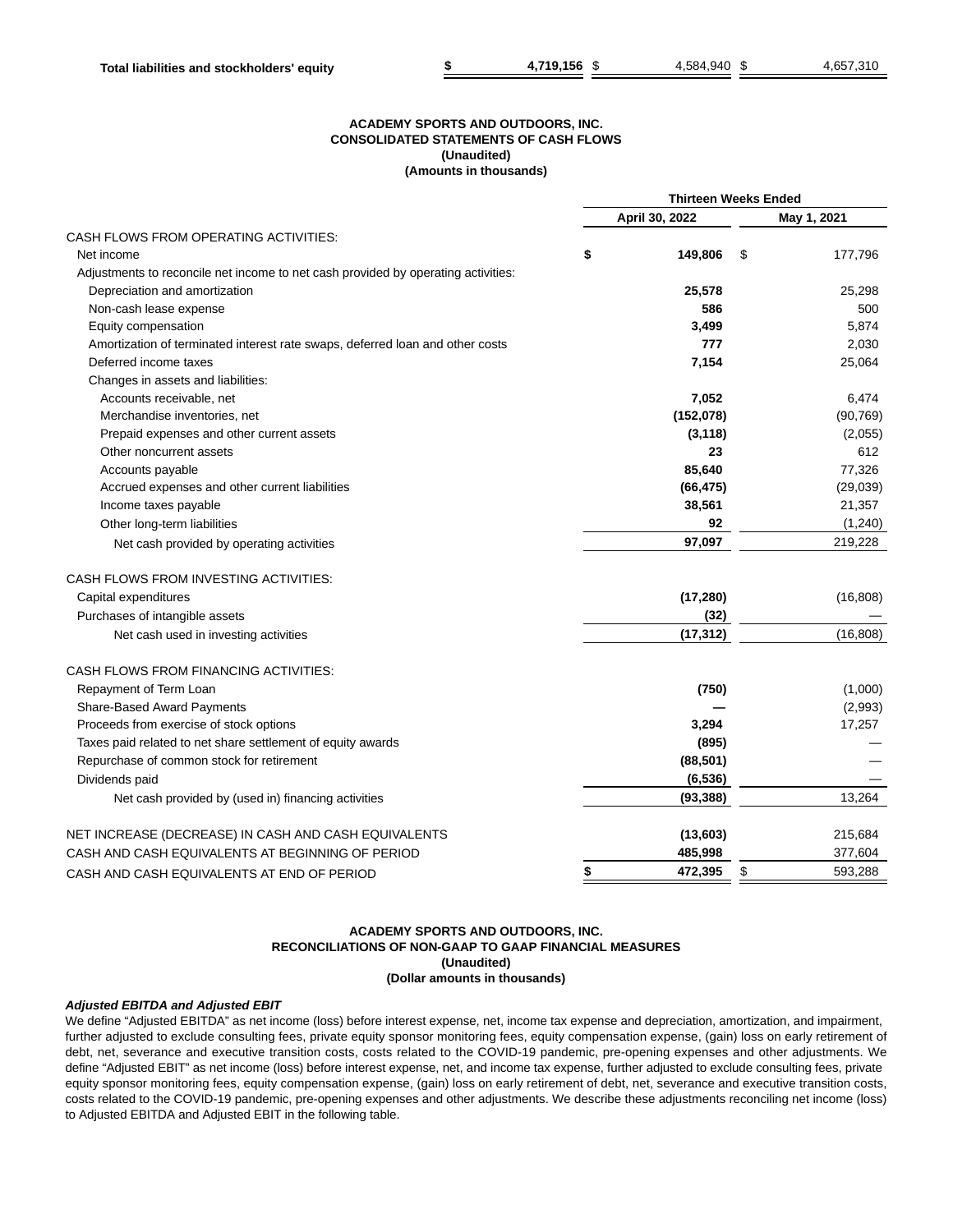|                                     | <b>Thirteen Weeks Ended</b> |           |      |             |  |  |
|-------------------------------------|-----------------------------|-----------|------|-------------|--|--|
|                                     | April 30, 2022              |           |      | May 1, 2021 |  |  |
| Net income                          | \$                          | 149.806   | - \$ | 177,796     |  |  |
| Interest expense, net               |                             | 10,920    |      | 14,549      |  |  |
| Income tax expense                  |                             | 45,464    |      | 47,126      |  |  |
| Depreciation and amortization       |                             | 25,578    |      | 25,298      |  |  |
| Equity compensation (a)             |                             | 3,499     |      | 5,874       |  |  |
| Pre-opening expenses (b)            |                             | 962       |      |             |  |  |
| Other (c)                           |                             |           |      | 350         |  |  |
| <b>Adjusted EBITDA</b>              |                             | 236,229   | \$   | 270,993     |  |  |
| Less: Depreciation and amortization |                             | (25, 578) |      | (25, 298)   |  |  |
| <b>Adjusted EBIT</b>                |                             | 210.651   |      | 245.695     |  |  |

(a) Represents non-cash charges related to equity based compensation, which vary from period to period depending on certain factors such as timing and valuation of awards, achievement of performance targets and equity award forfeitures.

(b) Represents pre-opening expenses which are non-capital expenditures associated with opening new stores and incurred prior to the store opening and generating sales. These costs consist primarily of occupancy costs, marketing, payroll and recruiting costs. These costs are expensed as incurred.

(c) Other adjustments include (representing deductions or additions to Adjusted EBITDA and Adjusted EBIT) amounts that management believes are not representative of our operating performance, such as costs associated with secondary offerings, installation costs for energy savings associated with our profitability initiatives and other costs associated with business optimization initiatives.

#### **Adjusted Net Income and Adjusted Earnings Per Share**

We define "Adjusted Net Income (Loss)" as net income (loss), plus consulting fees, private equity sponsor monitoring fees, equity compensation expense, (gain) loss on early retirement of debt, net, severance and executive transition costs, costs related to the COVID-19 pandemic, pre-opening expenses and other adjustments, less the tax effect of these adjustments. We define "Adjusted Earnings per Share, Basic" as Adjusted Net Income divided by the basic weighted average common shares outstanding during the period and "Adjusted Earnings per Share, Diluted" as Adjusted Net Income divided by the diluted weighted average common shares outstanding during the period. We describe these adjustments reconciling net income (loss) to Adjusted Net Income, and Adjusted Earnings Per Share in the following table.

|                                             | <b>Thirteen Weeks Ended</b> |     |                |  |  |
|---------------------------------------------|-----------------------------|-----|----------------|--|--|
|                                             | April 30, 2022              |     | May 1,<br>2021 |  |  |
| Net income                                  | \$<br>149.806               | \$. | 177,796        |  |  |
| Equity compensation (a)                     | 3,499                       |     | 5,874          |  |  |
| Pre-opening expenses (b)                    | 962                         |     |                |  |  |
| Other (c)                                   |                             |     | 350            |  |  |
| Tax effects of these adjustments (d)        | (1,040)                     |     | (1,489)        |  |  |
| Adjusted Net Income                         | 153,227                     |     | 182,531        |  |  |
| Adjusted Earnings per Share:                |                             |     |                |  |  |
| Basic                                       | \$<br>1.77                  | \$  | 1.98           |  |  |
| <b>Diluted</b>                              | \$<br>1.73                  | \$  | 1.89           |  |  |
| Weighted average common shares outstanding: |                             |     |                |  |  |
| Basic                                       | 86,658                      |     | 92,088         |  |  |
| <b>Diluted</b>                              | 88,614                      |     | 96,472         |  |  |
|                                             |                             |     |                |  |  |

(a) Represents non-cash charges related to equity based compensation, which vary from period to period depending on certain factors such as timing and valuation of awards, achievement of performance targets and equity award forfeitures.

(b) Represents pre-opening expenses which are non-capital expenditures associated with opening new stores and incurred prior to the store opening and generating sales. These costs consist primarily of occupancy costs, marketing, payroll and recruiting costs. These costs are expensed as incurred.

(c) Other adjustments include (representing deductions or additions to Adjusted Net Income) amounts that management believes are not representative of our operating performance, such as costs associated with secondary offerings, installation costs for energy savings associated with our profitability initiatives and other costs associated with business optimization initiatives.

(d) For the thirteen weeks ended April 30, 2022 and May 1, 2021, this represents the tax effect of the total adjustments made to arrive at Adjusted Net Income at the estimated effective tax rate for the fiscal year ended January 28, 2023 and January 29, 2022, respectively.